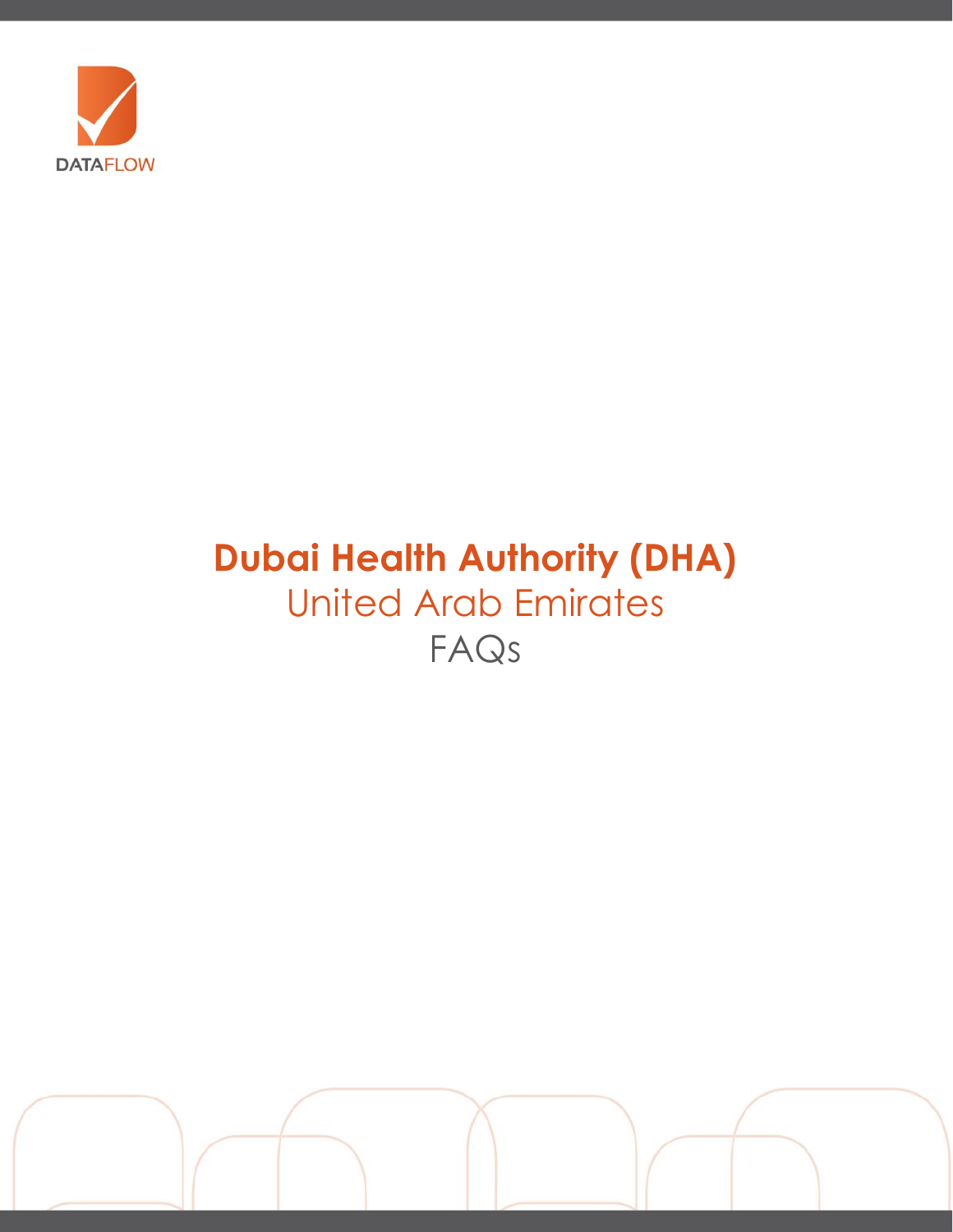

## 1. What is the DataFlow Group?

The DataFlow Group is a leading global provider of specialized Primary Source Verification (PSV) solutions, and background screening and immigration compliance services. Clients across the public and private sectors rely on the DataFlow Group to mitigate potential risk by exposing fraudulent academic degrees, employment certificates, practice licenses, work permits and passports, among other documents.

To ensure that hired professionals have the qualifications they claim, the DataFlow Group utilizes cutting-edge technologies and leverages an expansive network of over 60,000 issuing authorities throughout more than 200 countries and territories to liaise with primary sources and verify the authenticity of documents submitted by candidates, in accordance with global industry best practices and Joint Commission International (JCI) guidelines.

The DataFlow Group undertakes hundreds of thousands of immigration compliance screening and verification service transactions for professionals each year on behalf of various government, quasigovernment, regulatory and large multinational organizations worldwide.

## 2. How can I apply for PSV with the DataFlow Group?

To apply for Primary Source Verification, follow the steps below:

- Visit<http://eservices.dha.gov.ae/DHAWeb/default.aspx>
- Create a new username and password
- Apply for a professional license, attaching clear copies of education documents, experience letters and health license registration
- Upon submission, you will receive an email comprising your application Reference Number for tracking purposes

• Upon approval of your application, you will receive another email containing the payment link and details of the process. The application Reference Number received in the previous email must be entered here for settling the payment

#### 3. What is the fee for the PSV application?

Fees vary depending on the number of documents that need to be verified.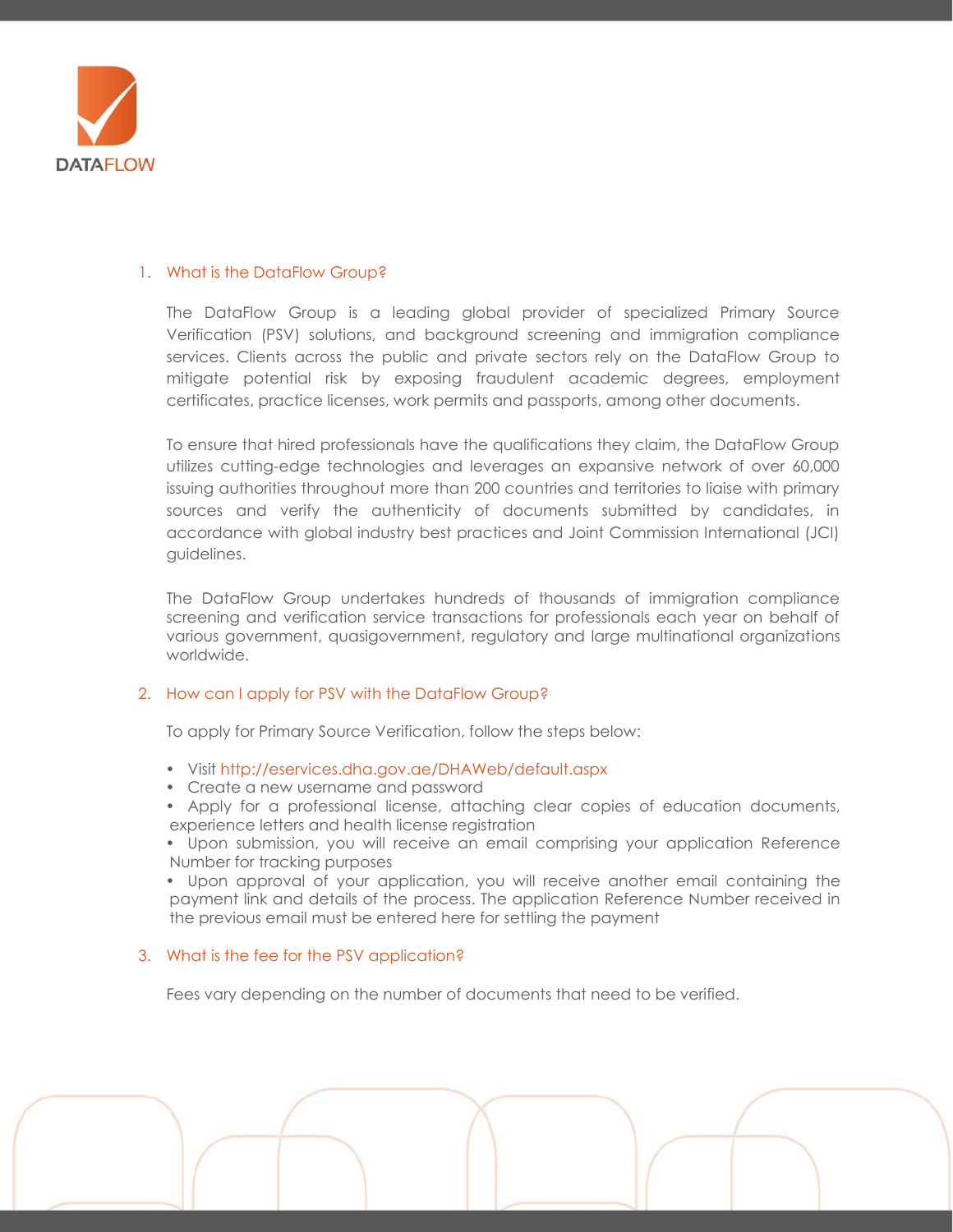

#### 4. How do I pay?

Visit <https://www.dataflowgroup.net/DHA/cardpayment.aspx> and provide your Reference Number to review the payment details and settle the payment online via credit card.

An email confirmation will be sent to your registered email address once the payment has been successfully received by the DataFlow Group.

For further inquiries, **[click here](https://corp.dataflowgroup.com/faq.html)**.

Note: The only payment fee required by the DataFlow Group is settled during the application stage. If any party claims the need for additional fees, please notify us immediately via the Contact Us page on the DataFlow Group website.

#### 5. I need assistance regarding examination and assessment. Please advise.

The DataFlow Group is responsible for conducting PSV only. For other queries regarding examination, assessment or license renewal, please contact the DHA at r[egulation@dha.gov.ae](mailto:regulation@dha.gov.ae)

#### 6. How can I follow up on the status of my application?

**[Click here](http://dataflowstatus.com/applicationstatus)** to check the current status of your application. This can be done by entering your Barcode Number and Passport Number or by using a combination of your Client Reference Number and DataFlow Group Number.

### 7. What is the timeframe required by the DataFlow Group to complete the PSV application?

The standard timeframe for completing an application is approximately 30 working days upon receiving the payment. However, occasionally, it will not be possible to conclude the process within this estimated timeframe due to holidays, staff absences or records being archived or misplaced by institutions.

#### 8. Who determines the documents required for PSV?

The Credentialing Team within the Health Regulation Department (HRD) at the DHA is responsible for determining applicant documents required for PSV.

This process requires five working days, after which you will receive a DHA Reference Number at your registered email address.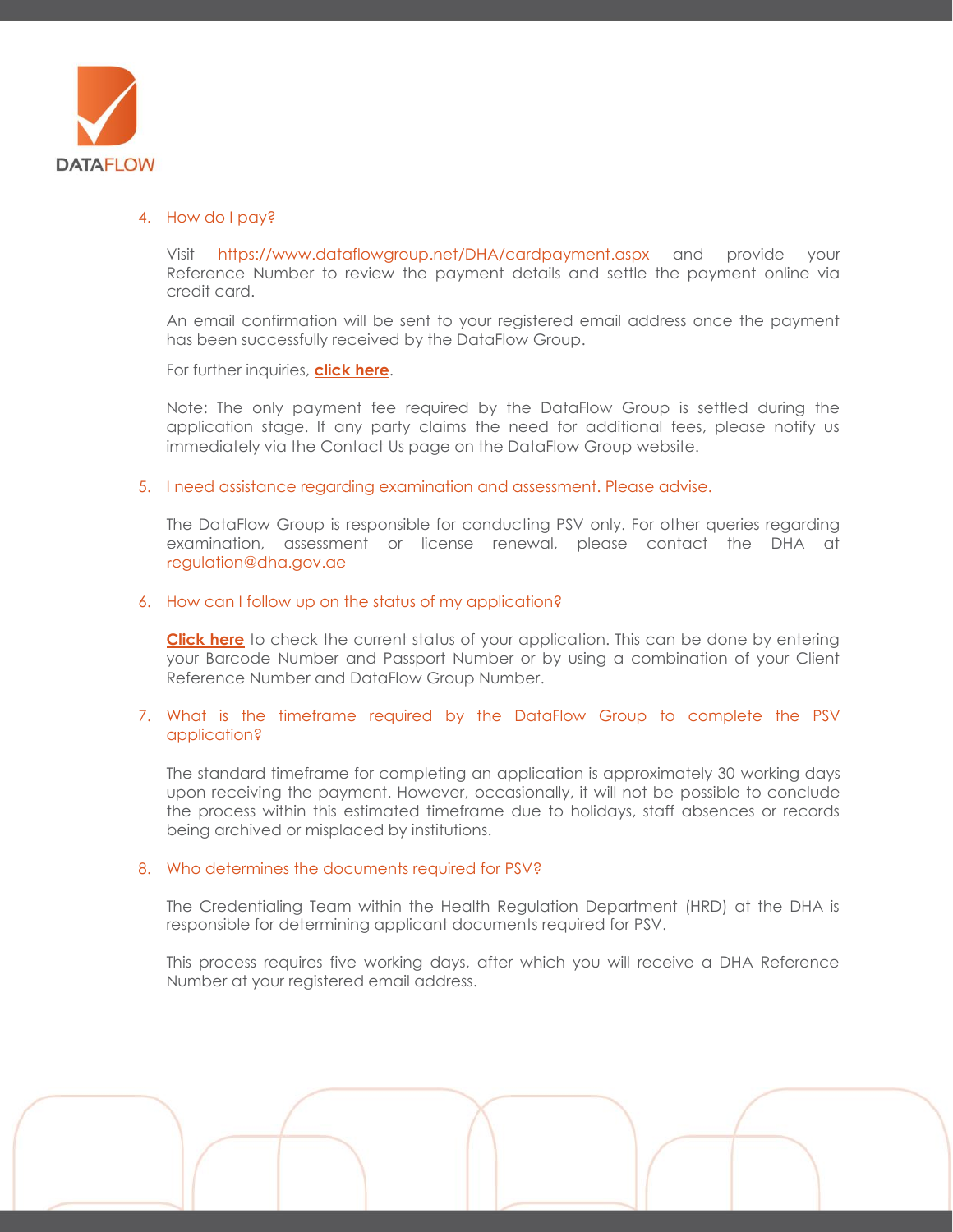

## 9. Should I attest my documents from the UAE embassy in my country or from any other authority?

The DataFlow Group does not require document attestation for PSV. Simply make sure that document scans are clear and complete to ensure the timely processing of your application.

## 10. What is the procedure for requesting a refund?

Requests for refund must be submitted within a maximum of 48 hours from the date of payment of the DataFlow Group fee.

If you have paid extra or paid more than once, **[click here](https://corp.dataflowgroup.com/faq.html)** to submit your request, quoting your DHA Reference Number and evidence of made payments.

### 11. Can I login to my account and add/edit/delete uploaded documents?

Applicants are only allowed to add/edit/delete information and documents before making the payment.

## 12. How can I obtain a copy of my PSV report?

**[Click here](https://corp.dataflowgroup.com/faq.html)** to submit your request, quoting your Barcode Number or Reference Number.

13. I received a confirmation email stating that I can commence with the payment. However, an error message appears when I enter my Reference Number. Please guide me through this.

**[Click here](https://corp.dataflowgroup.com/faq.html)** to submit your request, quoting your Barcode Number or Reference Number, and share a screenshot of the error message with the details of the issue you are facing. The DataFlow Group team will revert shortly.

### 14. I obtained my DHA license a few months ago. I attempted to get a copy of my PSV report on the website, but could not find it. Please guide me.

**[Click here](https://corp.dataflowgroup.com/faq.html)** to submit your request, quoting your Barcode Number or Reference Number. The DataFlow Group team will revert shortly.